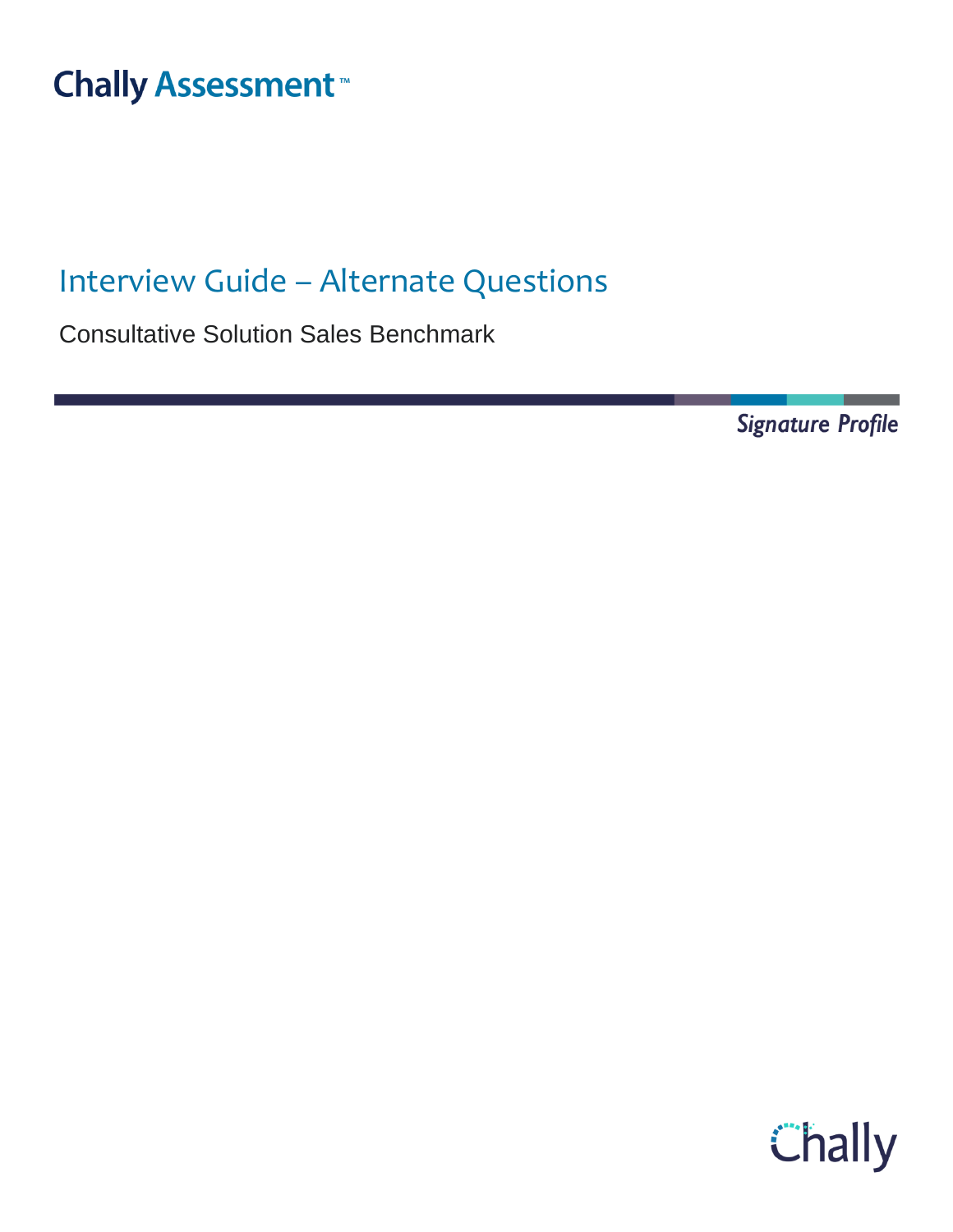# Interview Guide – Alternate Questions

# Consultative Solution Sales Benchmark

# Predictive Competencies:

- Continuously Develops Sales Leads
- Uses Standard Discovery Questions to Qualify Prospects
- Makes Persuasive Presentations
- Commits Extra Effort to Ensure Success
- Advocates for Customers to Drive Results
- Adapts Sales Approach to Match Buyer Motivations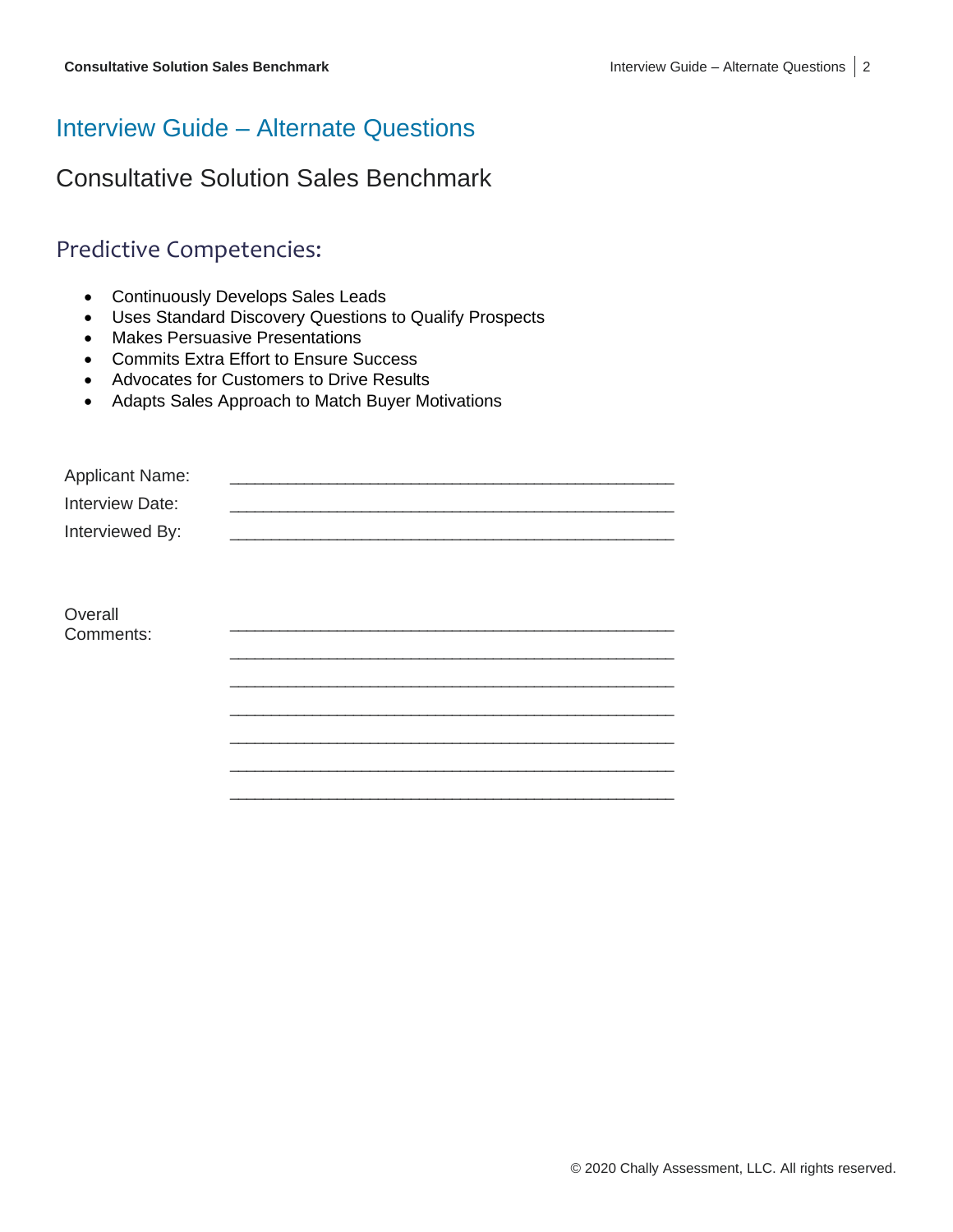## Continuously Develops Sales Leads

| Question 1: Tell me about your experience with<br>developing a prospect list.                                                                                                                                                                                                                                                                                                                                                                                                                                                 | Notes: |
|-------------------------------------------------------------------------------------------------------------------------------------------------------------------------------------------------------------------------------------------------------------------------------------------------------------------------------------------------------------------------------------------------------------------------------------------------------------------------------------------------------------------------------|--------|
| Question 2: What steps did you take to identify<br>new sales opportunities?<br>Look for:<br>finds opportunities to be visible<br>establishes a presence in organizations or<br>activities that attract potential prospects<br>monitors the competition and market conditions<br>a,<br>to find prospects with a need for their products<br>or services<br>organizes contact information to be systematic<br>ш<br>and thorough in following up on leads                                                                         | Notes: |
| Question 3: What was your goal for the number of<br>new leads per month? Were you successful in<br>meeting that goal? Why or why not?<br>Look for:<br>understands the need to be consistent and<br>a.<br>methodical in developing a contact stream<br>disciplined in increasing contacts, regardless of<br>u,<br>existing leads in the sales funnel<br>sees prospecting as a numbers game to be<br>×,<br>worked until there is a payoff<br>networks beyond the people they know or enjoy<br>to uncover less obvious prospects | Notes: |

- □ Excellent | Always matched the points to look for
- 
- 
- $\Box$  Average  $\parallel$  Matched some of the points to look for
- $\Box$  Poor  $\Box$  Did not match any of the points to look for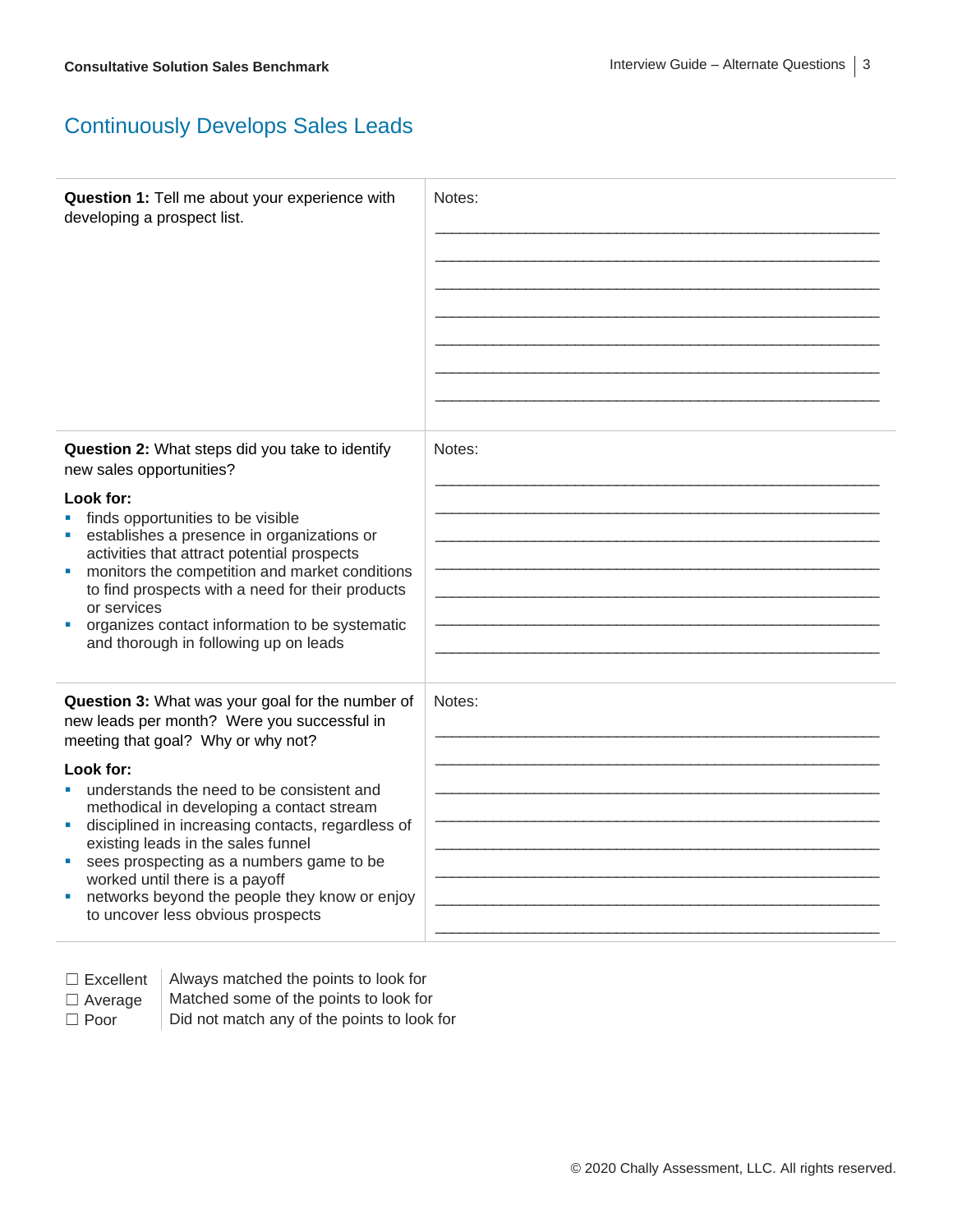## Uses Standard Discovery Questions to Qualify Prospects

| Question 1: Describe the process you have used<br>to qualify prospects.<br>Look for:<br>uses a standard set of questions or a formula to<br>determine prospect's fit with the product | Notes: |
|---------------------------------------------------------------------------------------------------------------------------------------------------------------------------------------|--------|
| Question 2: How much time would you typically                                                                                                                                         | Notes: |
| invest in this step of the sales process?                                                                                                                                             |        |
| Look for:                                                                                                                                                                             |        |
| makes a quick decision to disqualify or proceed<br>based on responses to questions                                                                                                    |        |
| purchase decision is made in the short term or                                                                                                                                        |        |
| the prospect is deferred                                                                                                                                                              |        |
|                                                                                                                                                                                       |        |
|                                                                                                                                                                                       |        |
|                                                                                                                                                                                       |        |
|                                                                                                                                                                                       |        |
| Question 3: How would you rate your overall<br>effectiveness at qualifying? Why?                                                                                                      | Notes: |
| Look for:                                                                                                                                                                             |        |
| remains objective and doesn't use personal<br><b>College</b>                                                                                                                          |        |
| preference as a guide to evaluating a prospect<br>expects to sell to the majority but recognizes<br>m.                                                                                |        |
| that not every lead can be or should be sold                                                                                                                                          |        |
| evaluates the quality of the business to be had<br>ш<br>rather than simply push for volume                                                                                            |        |
| willingness to cut loose potential business that                                                                                                                                      |        |
| would not be profitably serviced                                                                                                                                                      |        |
|                                                                                                                                                                                       |        |

| Excellent |
|-----------|
|-----------|

Always matched the points to look for

- $\Box$  Average  $\parallel$  Matched some of the points to look for
- 

 $\Box$  Poor  $\Box$  Did not match any of the points to look for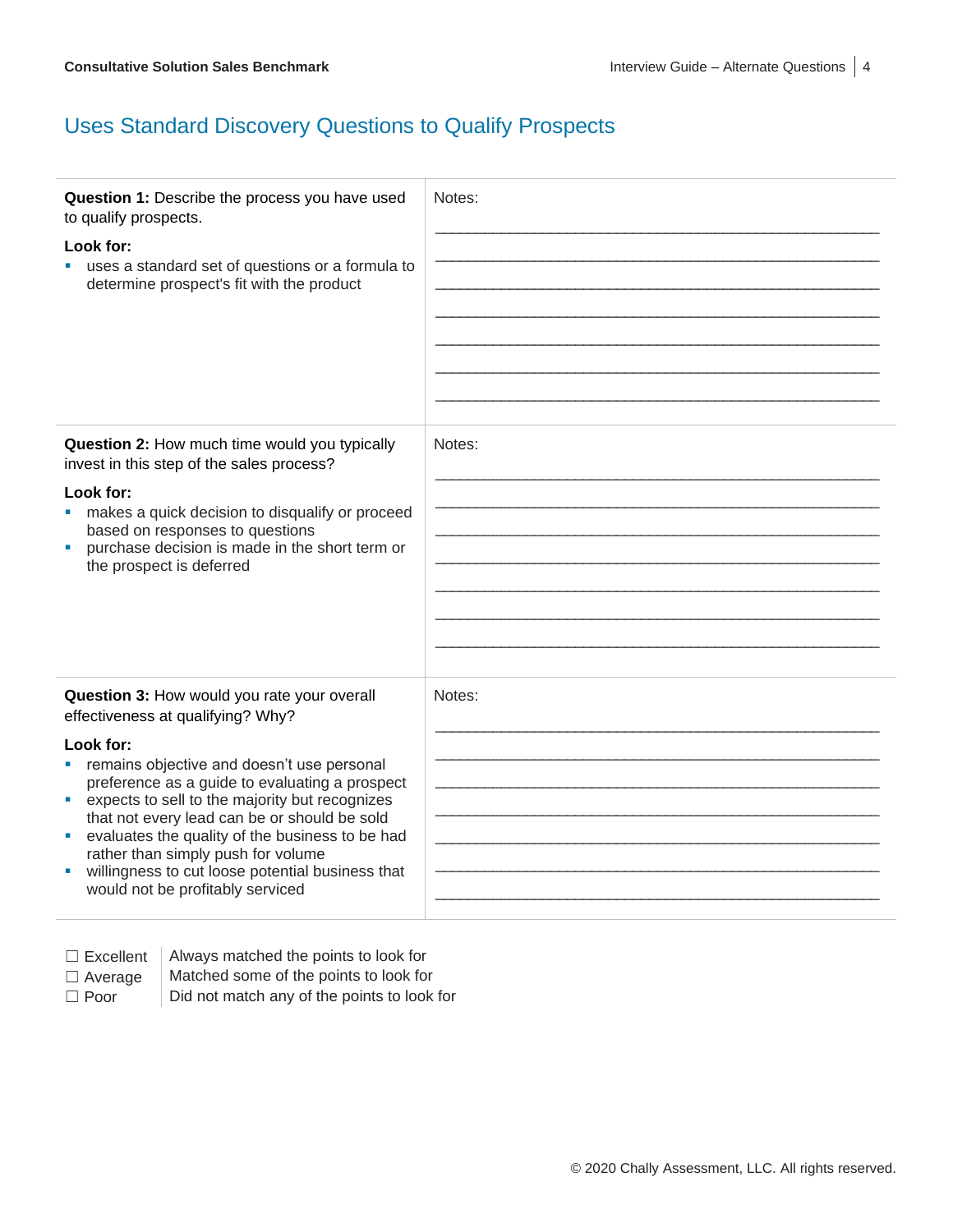#### Makes Persuasive Presentations

| Question 1: What type of formal presentations<br>have you made in the past?<br>Look for:<br>at ease with the concept of formal<br>presentations                                                                                                                                                                                                                                                                                                                                           | Notes: |
|-------------------------------------------------------------------------------------------------------------------------------------------------------------------------------------------------------------------------------------------------------------------------------------------------------------------------------------------------------------------------------------------------------------------------------------------------------------------------------------------|--------|
| Question 2: How do you get the audience to pay<br>attention and listen to what you have to say?<br>Look for:<br>excites the audience and grabs its attention by<br>adding sizzle to the content<br>creates an impact while communicating<br>ш<br>information<br>practices and polishes their presentation<br>varies the presentation style and content to fit<br>the audience<br>charismatic and projects enthusiasm about<br>reaching the audience                                       | Notes: |
| Question 3: How successful are you at swaying<br>an audience with your presentation and why?<br>Look for:<br>comfortable with being in control and working<br>the crowd<br>monitors audience response and adjusts<br>M.<br>presentation to stay on target<br>rehearsed but willing to make a departure from<br>the script<br>enthusiasm about the opportunity to woo an<br>ш<br>audience versus just pass on information<br>builds credibility by presenting relevant<br>ш<br>information | Notes: |

 $\Box$  Excellent | Always matched the points to look for

- $\Box$  Average  $\parallel$  Matched some of the points to look for
- $\Box$  Poor  $\Box$  Did not match any of the points to look for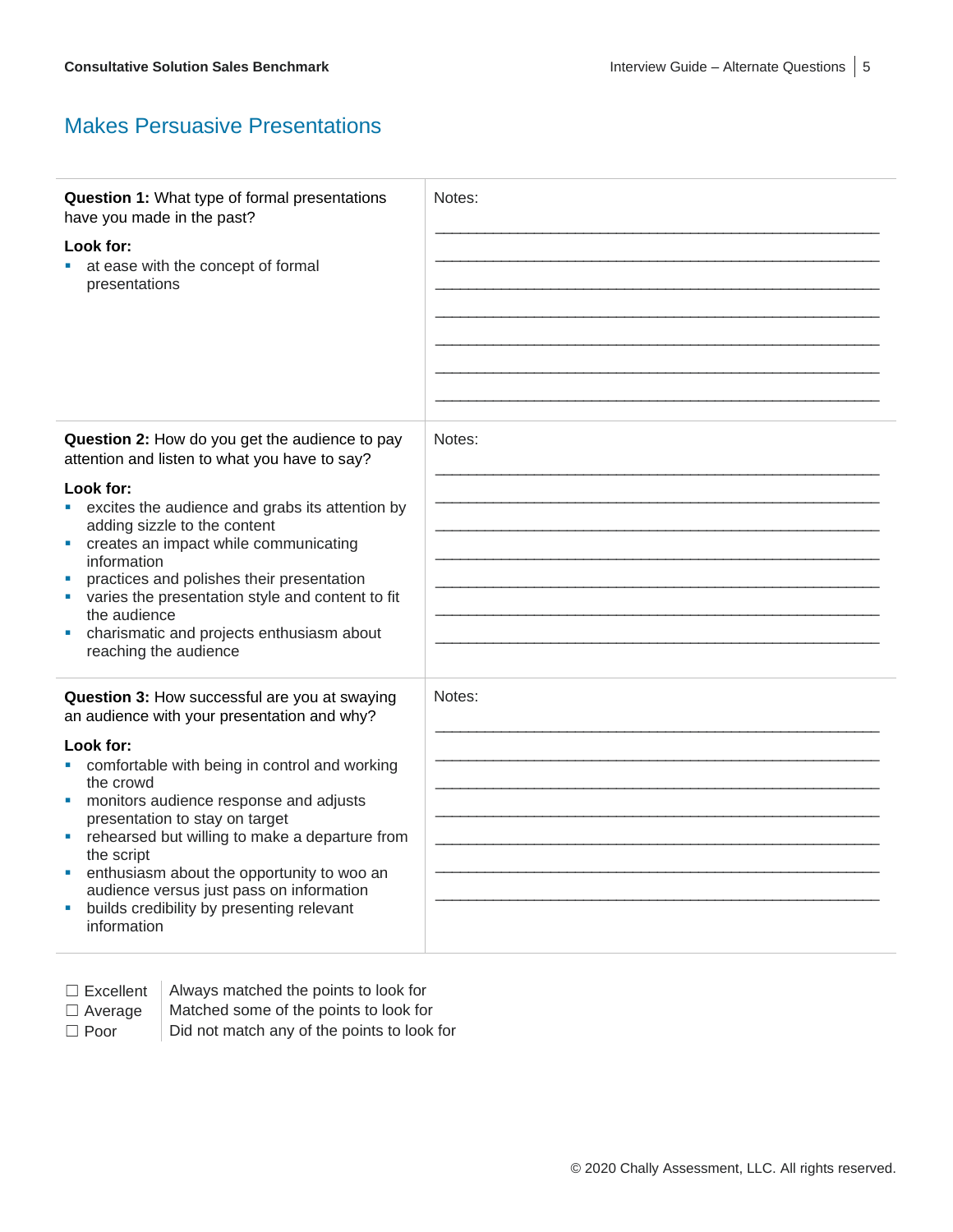#### Commits Extra Effort to Ensure Success

| Question 1: How many hours did a typical day (or<br>a typical week) involve in your last position?                                                                                                                                                                                                                                                                                                                                                      | Notes: |
|---------------------------------------------------------------------------------------------------------------------------------------------------------------------------------------------------------------------------------------------------------------------------------------------------------------------------------------------------------------------------------------------------------------------------------------------------------|--------|
| Question 2: How did you accommodate this<br>commitment?<br>Look for:<br>personal satisfaction taken in career<br>u,<br>accomplishments<br>willingness to adapt personal life to<br>ш<br>accommodate professional demands on their<br>time<br>acceptance that long hours are part of the job                                                                                                                                                             | Notes: |
| Question 3: Did you successfully meet the<br>demands of your job? Why or why not?<br>Look for:<br>someone who thrives on hard work and long<br>ш<br>hours; who looks up and can't believe where<br>the time went<br>builds time into their schedule to plan and<br>ш<br>prepare for results achievement<br>commits resources based on the objective, not<br><b>M</b><br>by the clock<br>ability to stay focused when threatened by<br>ш<br>distractions | Notes: |

- 
- $\Box$  Excellent  $\parallel$  Always matched the points to look for
- $\Box$  Average  $\parallel$  Matched some of the points to look for
- 
- 
- $\Box$  Poor  $\Box$  Did not match any of the points to look for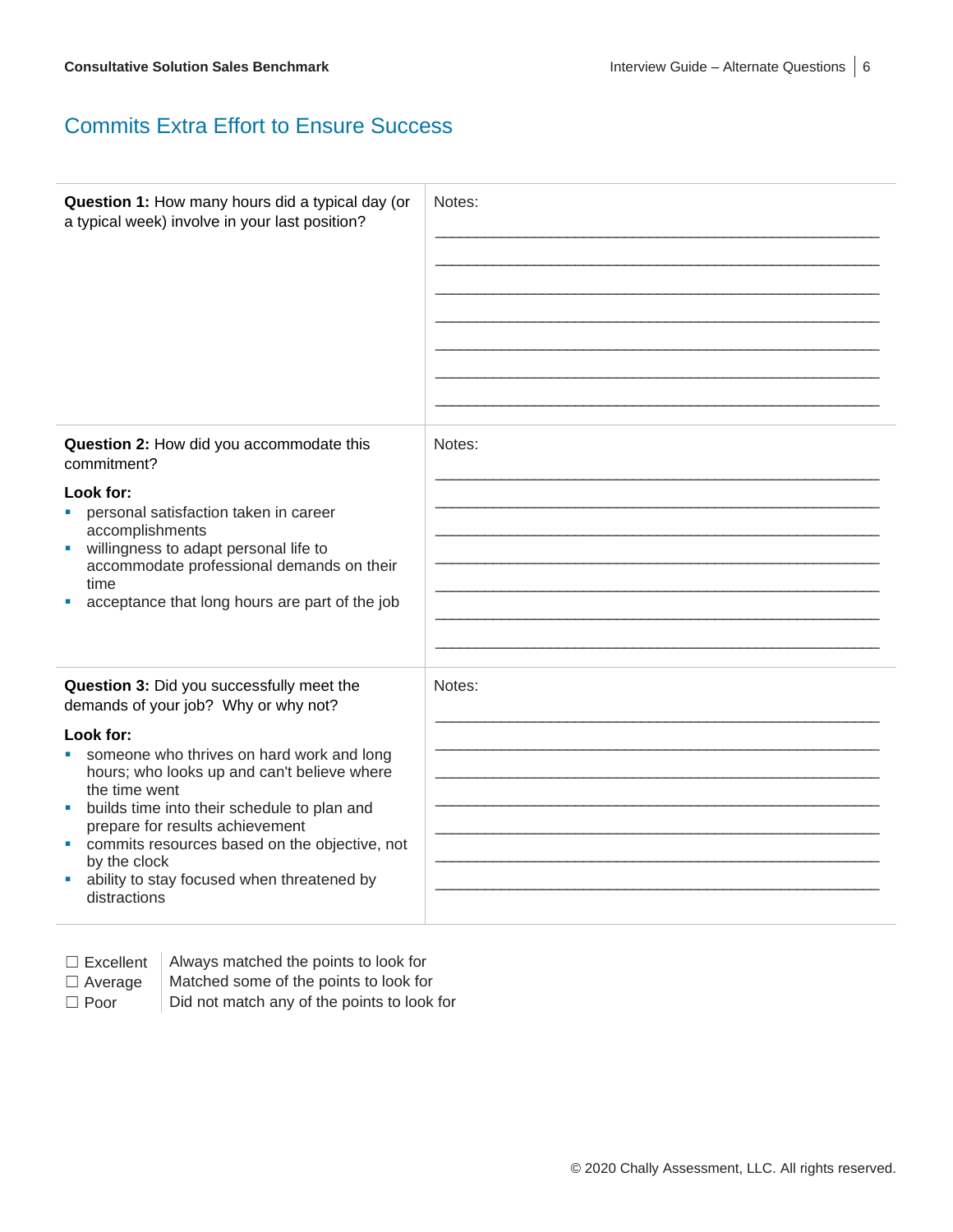#### Advocates for Customers to Drive Results

| Question 1: Tell me about the goals you set for<br>yourself in a previous position.<br>Look for:<br>desire to be a top producer                                                                                                                                                                                                                                                        | Notes: |
|----------------------------------------------------------------------------------------------------------------------------------------------------------------------------------------------------------------------------------------------------------------------------------------------------------------------------------------------------------------------------------------|--------|
| Question 2: How did you integrate meeting<br>customer requirements with meeting your goals?<br>Look for:<br>" results are achieved by knowing the customer's<br>business and meeting their needs<br>effort to partner with the customer<br>×<br>goes to bat for the customer when faced with<br>obstacles<br>a collaborative effort with internal resources to<br>satisfy the customer | Notes: |
| Question 3: What percent of the time do you<br>achieve your goals? What contributes to your<br>success?<br>Look for:<br>acts as the voice of the customer within their<br>organization<br>sees customers as partners in building their<br>M.<br>livelihood<br>dedication to sustaining a trusting relationship<br>ш<br>with the customer                                               | Notes: |

- 
- $\Box$  Excellent  $\parallel$  Always matched the points to look for
- 
- $\Box$  Average  $\parallel$  Matched some of the points to look for
- $\Box$  Poor  $\Box$  Did not match any of the points to look for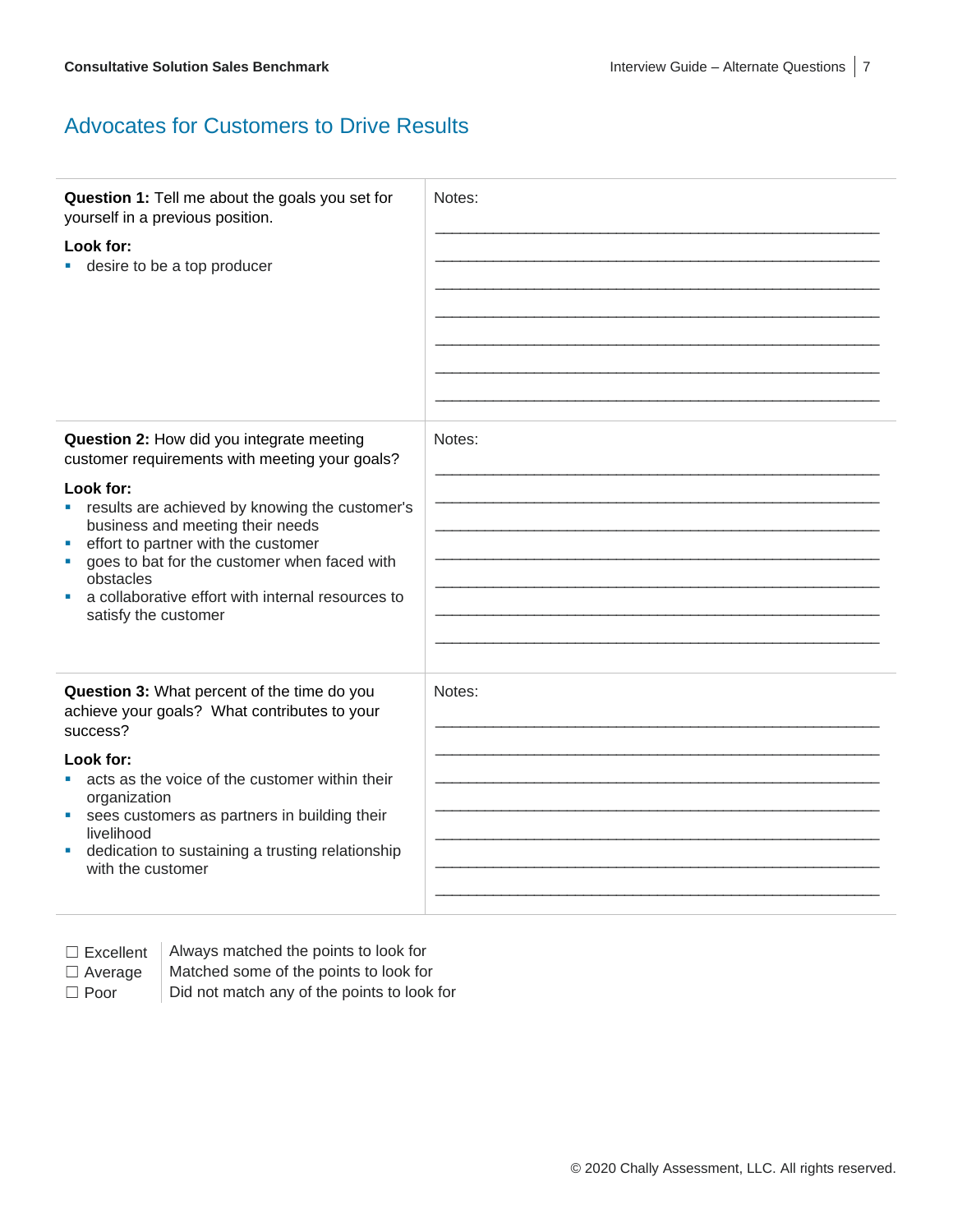## Adapts Sales Approach to Match Buyer Motivations

| <b>Question 1: Describe the initial contact with a</b><br>prospect.                                                                                                                                                                                                                                                                                                                                                                                                                 | Notes: |
|-------------------------------------------------------------------------------------------------------------------------------------------------------------------------------------------------------------------------------------------------------------------------------------------------------------------------------------------------------------------------------------------------------------------------------------------------------------------------------------|--------|
| Question 2: What steps do you take to identify the<br>prospect's specific needs?<br>Look for:<br>seeks information to determine the priority of<br>×<br>needs and associated benefits for each<br>prospect<br>chooses appropriate features and applications<br>a.<br>to target the prospect's hot buttons                                                                                                                                                                           | Notes: |
| Question 3: How frequently do you change your<br>sales approach and why?<br>Look for:<br>understands that different people can have very<br>different motivations for buying the same thing<br>focuses on key benefits to the buyer and<br>a.<br>doesn't distract with less relevant benefits<br>sees each sales situation as unique rather than<br>ш<br>use tight variations on the same theme<br>sees the proposed offering or solution through<br>u,<br>the eyes of the prospect | Notes: |

| Excellent |  |
|-----------|--|
|-----------|--|

Always matched the points to look for

 $\Box$  Average  $\parallel$  Matched some of the points to look for

 $\Box$  Poor  $\Box$  Did not match any of the points to look for